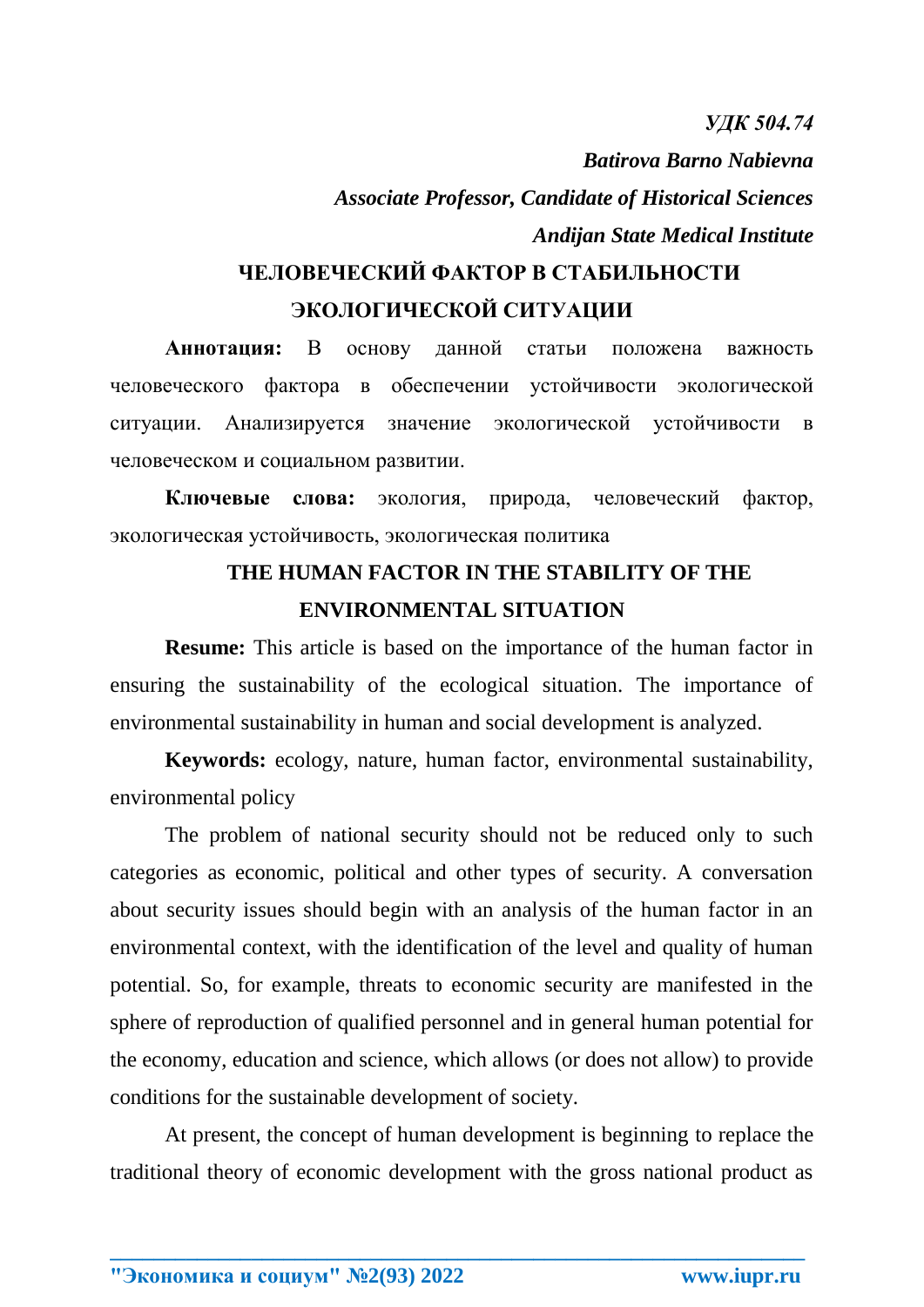the main indicator. This concept is based on such categories as "improving the quality of life" and "enhancing human capabilities in all areas"

To identify the dynamics of development of human potential and capital, to analyze social progress, the human development index is used. It is based on three indicators:

• 1) life expectancy as a generalized expression of the state of health of the population, which makes it possible to assess the real possibilities of labor potential;

• 2) educational level, which characterizes the amount of accumulated knowledge and skills;

• 3) the level of well-being of the adult population, which reveals the quality of life.

The health of the population is expressed, on the one hand, by the following indicators: birth rate, physical development, morbidity and mortality; on the other hand, indicators-determinants: the standard of living, sanitary and epidemiological well-being, the development of a system of medical care for the population. Increasingly, the level of education, the nature of the hygienic behavior of large groups of the population and ethno-cultural traditions that affect direct indicators of the health of the population are increasingly acting as independent indicators-determinants. Health should be considered not only as a natural, but also as a social, humanitarian and economic category.

According to WHO, the "contribution" of the state of the environment (natural) environment to the health of each person is about 25-30%. In zones of ecological tension and ecological disasters, these figures are much higher.

The following medical and environmental factors affecting human health are distinguished:

• direct influence of the environment (air, water, radiation, natural and climatic conditions);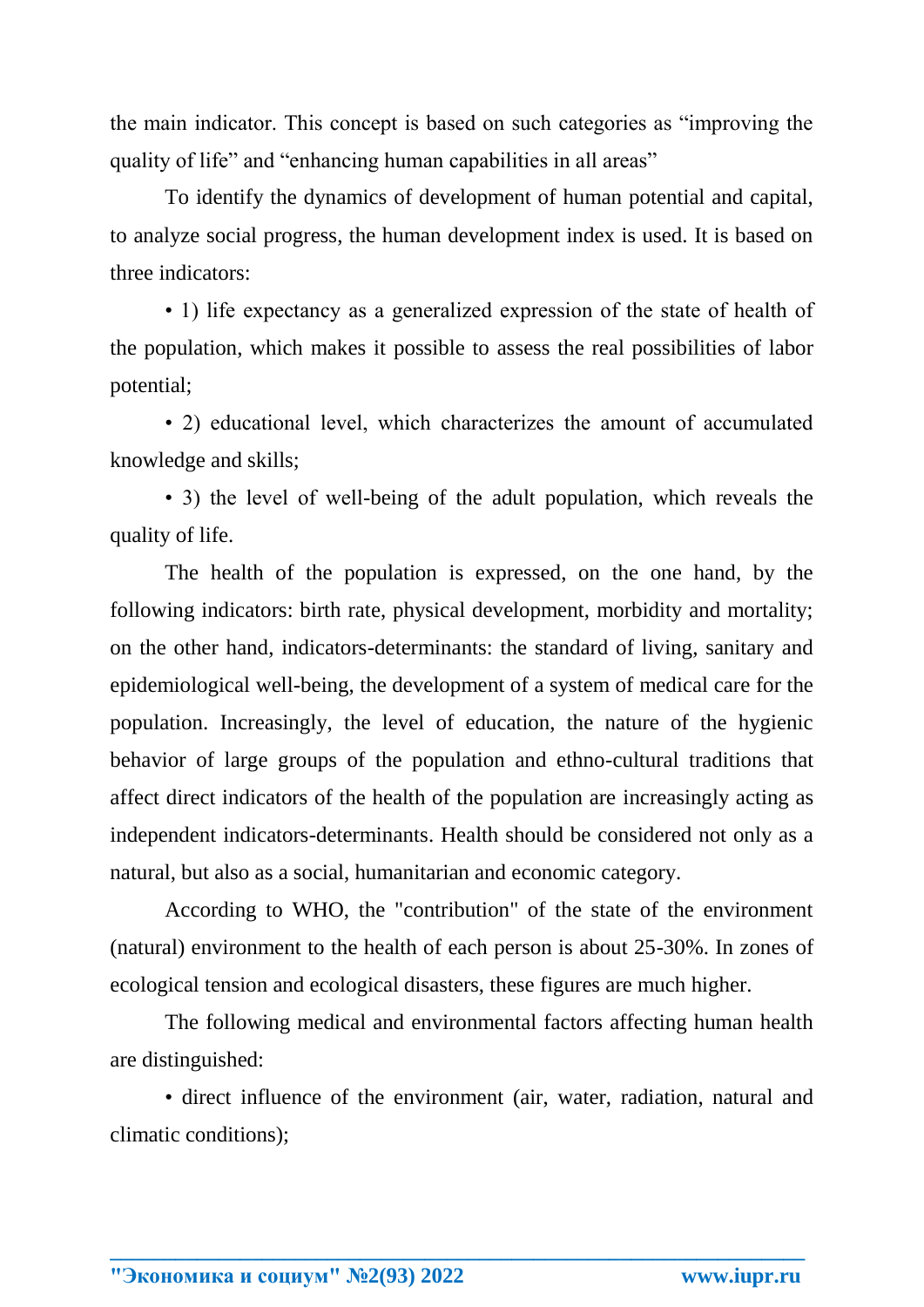• indirect (industry, transport, agriculture) and indirect (politics, ecology, healthcare) impact on human health.

The conditions of human existence, which are constantly becoming more complicated for various reasons, place high demands on his mental activity. The state of mental health of the population affects the intellectual potential of the nation, the development of productive forces and labor resources, the moral atmosphere in society as a whole and in its individual layers and groups. The all-Russian trend in mental health is disappointing - there is a steady increase in patients with mental disorders.

In the modern world, the differentiation of the population into strata with differing material opportunities for the realization of their social needs is clearly marked. The level of income of a significant part of the Russian population does not cover the cost of quality and balanced nutrition; does not provide normal living conditions, leisure, recreation; causes constant neuro-emotional stress. We can say that the deterioration of the country's health is influenced by the changing nutritional conditions of the population.

The main factors affecting the health of children: firstly, the imbalance of parents due to financial problems causes an increase in neurotic disorders in children; secondly, the improvement of the economic situation of the family leads to an increase in the proportion of children who regularly go in for physical education; thirdly, the organization of a child's summer vacation directly depends on the family's earnings; fourthly, the standard of living of the family determines the quantity and quality of children's nutrition.

Adolescent health and well-being is also linked to social factors. Adolescence occupies a special place in the development and formation of a person. It is characterized by the presence of two dominants: biological, due to pronounced processes of quantitative and qualitative development of the body, and social, associated with the integration of a teenager into adult society. The incompleteness of morphofunctional development forms an increased sensitivity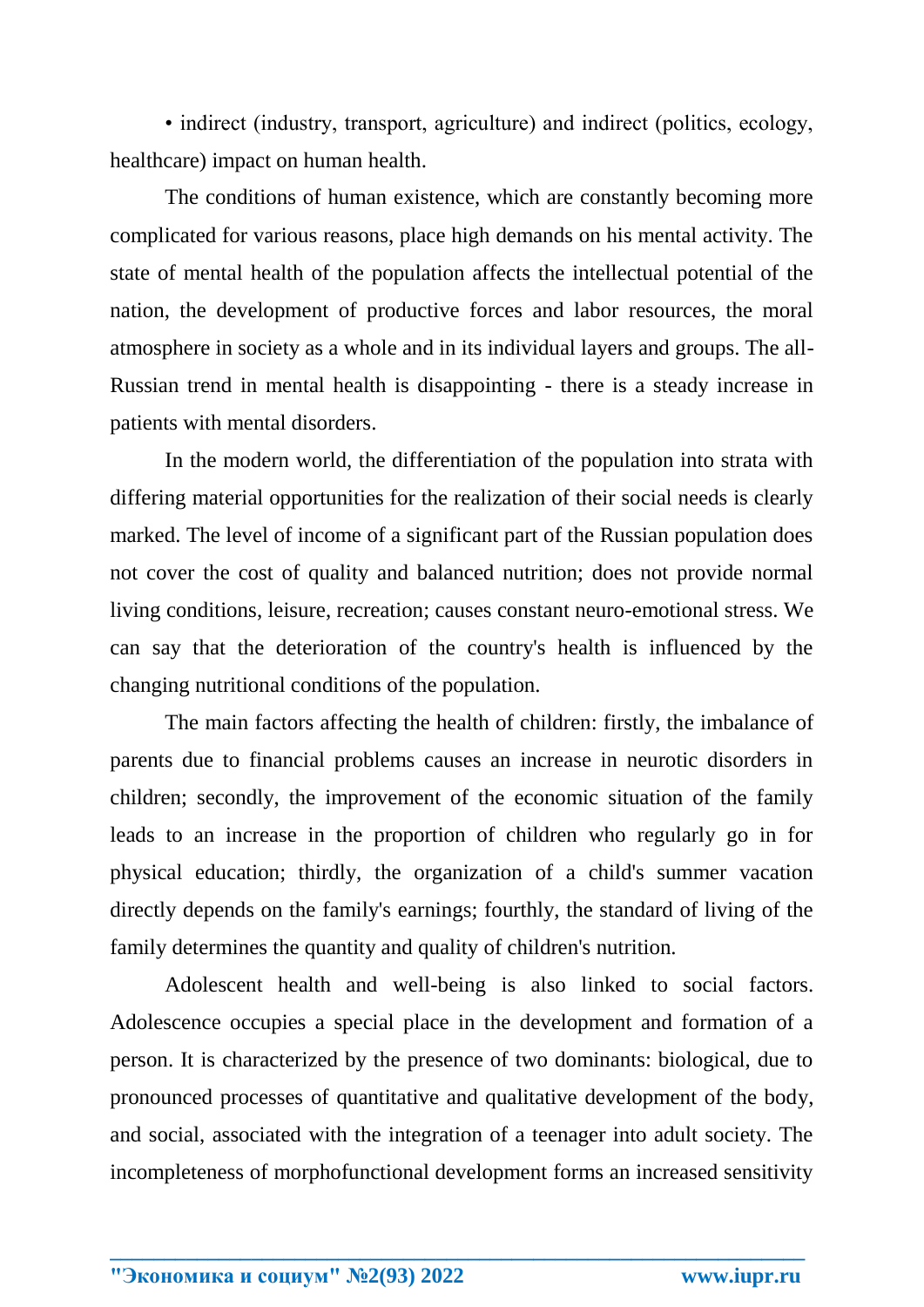of the body of adolescents to the action of the environment. Specific behavioral features of this age - emotionality, a certain imbalance, the desire for selfassertion, curiosity, a tendency to experiment, overestimation of one's own capabilities - against the background of a lack of social experience, can contribute to the rapid assimilation of "adult" negative stereotypes of behavior, which entails a serious threat to health and wellbeing of adolescents.

## **References:**

- 1. Турсункулова, Ш. Т. (2017). ЗДОРОВЬЕ МАТЕРИ И РЕБЁНКА КАК ОСНОВА СТАБИЛЬНОСТИ ОБЩЕСТВА. In ФИЛОСОФИЯ В СОВРЕМЕННОМ МИРЕ (pp. 194-197).
- 2. Tursunkulova, Sh. T. (2021). Complicated features and theoretical basis of forming person's esthetic consciousness. ISJ Theoretical & Applied Science,5(97),178-183.
- 3. Tursunkulova, S. T. (2014). PHILOSOPHICAL PROBLEMS OF WOMEN'S SOCIAL ACTIVITY TODAY. Научно-методический и теоретический журнал, 35.
- 4. Кузметов, А. Р., & Абдиназаров, Х. Х. (2014). Сезонная сукцессия качественного состава зоопланктона водохранилищ Узбекистана. The Way of Science, 27.
- 5. Umarov, A., & Zohidov, I. (2020). «ELECTRIC CONDUCTIVITY. DEPENDENCE ON CURRENT STRENGTH» TEACHING THE SUBJECT. ACCORDING TO 10th FORM. *Збірник наукових праць ΛΌГOΣ*, 7-8.
- 6. Umarov, A., & Zohidov, I. (2020). TEACHING CHAPTER «ELECTRIC RESISTANCE» 8th–CLASS, PHYSICS COURSE. *Збірник наукових праць ΛΌГOΣ*, 110-114.
- 7. Zokhidov, I. (2019). EDUCATIONAL AND EDIFYING ROLES OF THE PHYSICS EXTRACURRICULAR ACTIVITIES. *Scientific Bulletin of Namangan State University*, *1*(2), 319-322.
- 8. Акрамов, Х. М., & Захидов, И. О. ИСПОЛЬЗОВАНИЕ ИНТЕРАКТИВНЫХ ТЕХНОЛОГИЙ В ПРОЦЕССЕ ПЕДАГОГИЧЕСКОЙ ДЕЯТЕЛЬНОСТИ В ВУЗЕ. In *Первой Международной научно-методической конференции*.